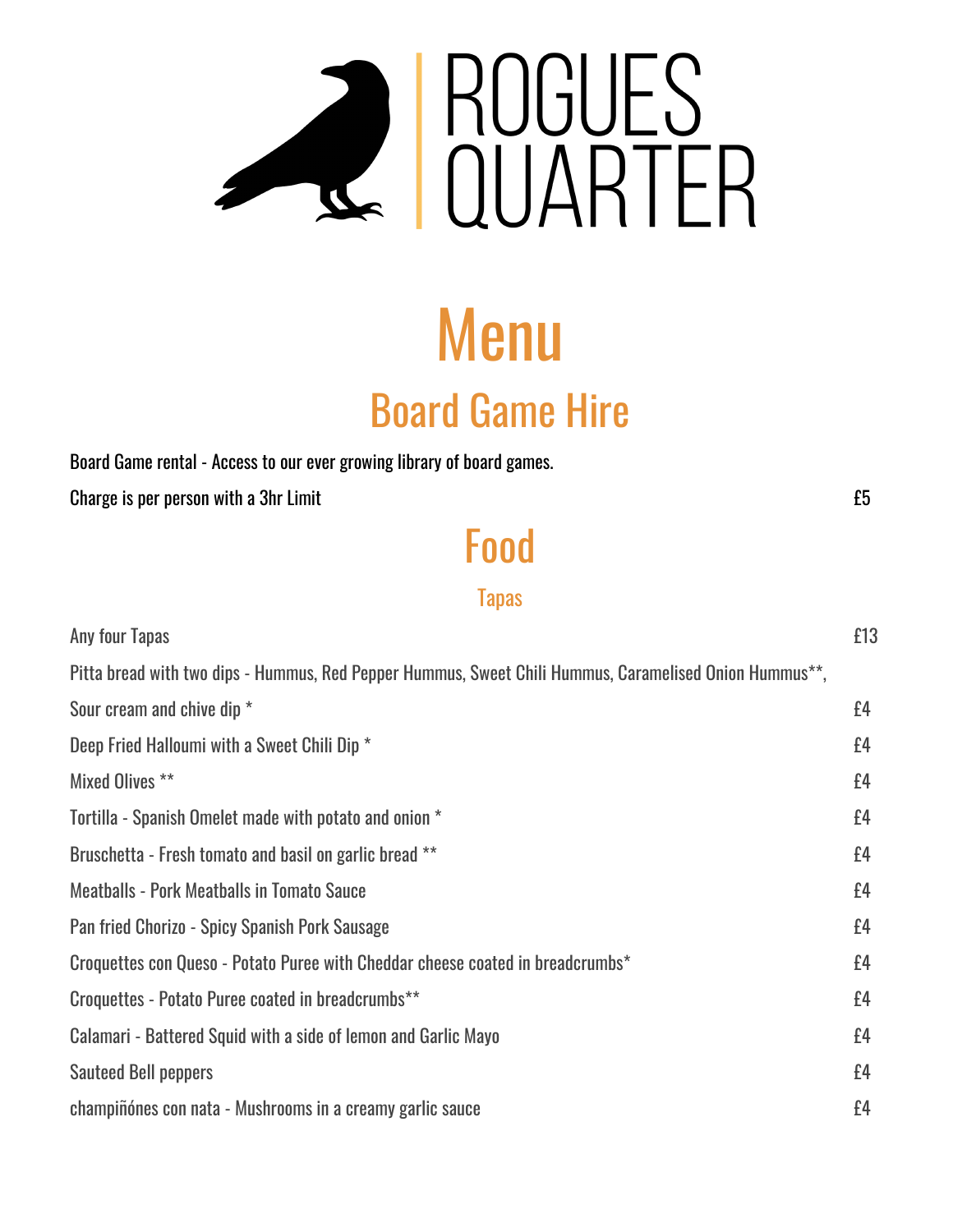# Bigger Plates

| Nacho Mountain - Topped with cheese, Jalapenos, Sour Cream and Salsa* | £8    |
|-----------------------------------------------------------------------|-------|
| <b>Add Chorizo</b>                                                    | $+f4$ |
| Fries**                                                               | £4    |
| Dirty Fries - Fries Covered in Cheese, Jalapenos and Chipotle*        | £6    |
| <b>Fully loaded Dirty Fries - our dirty fries with added chorizo</b>  | £8    |
| <b>Charcuterie Board - Selection of italian and spanish cold cuts</b> | £8    |

#### **Sandwiches**

| Sandwiches - Chorizo, Jamon Serrano, Prosciutto, Salami or Gouda |        |
|------------------------------------------------------------------|--------|
| on a bed of rocket topped with fresh tomatoes                    | £5     |
| <b>Add Cheese</b>                                                | $+50p$ |
| Meal Deal - Any Sandwich or salad, Crisps and a can of drink     | +f2    |

#### **Snacks**

| Kettle Chips - Lightly Salted, Salt & Pepper, Balsamic Vinegar, Sweet Chili, Cheddar & Onion     | £1.2 |
|--------------------------------------------------------------------------------------------------|------|
| Flapjack - Bakewell, Chocolate Chip, Strawberry jam, Chocolate Caramel, sultana & Cherry and Oat | £1.5 |
| Dirty Cow Chocolate - Vegan, gluten free, handmade 55% cocoa.                                    | £3.5 |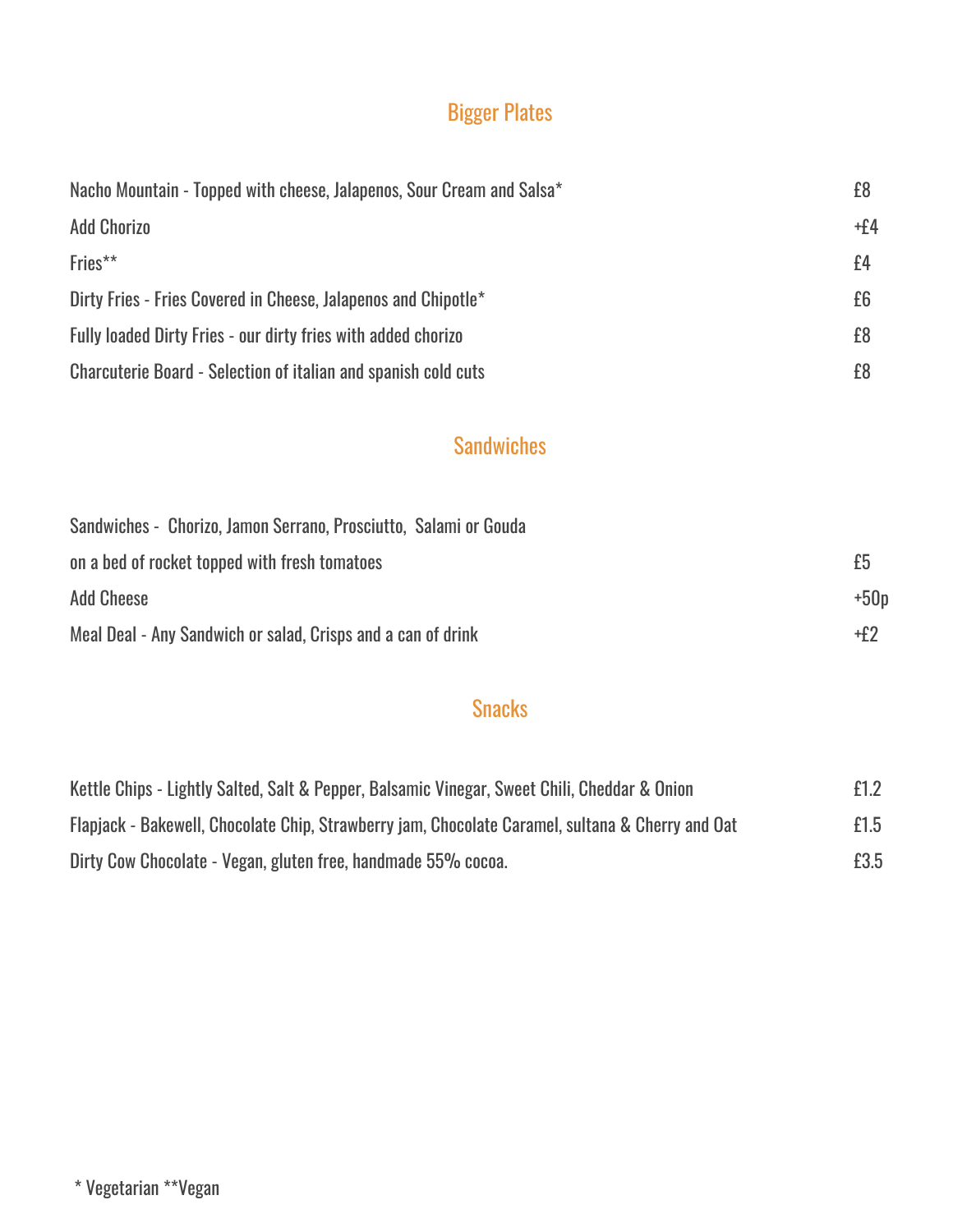# **Drinks**

#### Soft Drinks

Cans (330ml) - Coca-Cola, Diet Coke, Coke Zero, Cherry Coke, Dr Pepper, San Pellegrino Orange, San Pellegrino Lemon, San Pellegrino Pomegranate & orange, San Pellegrino Blood Orange, 7up Free, Fanta Orange, Fanta Lemon, Ginger beer **E1.5** Red Bull (250ml) 62.5 Juice (250ml) - Orange, Apple, Cranberry **E1.5** Mineral Water (330ml) - Still, Sparkling  $\qquad \qquad$   $\qquad \qquad$   $\qquad \qquad$   $\qquad \qquad$   $\qquad \qquad$   $\qquad \qquad$   $\qquad \qquad$   $\qquad \qquad$   $\qquad \qquad$   $\qquad \qquad$   $\qquad \qquad$   $\qquad \qquad$   $\qquad \qquad$   $\qquad \qquad$   $\qquad \qquad$   $\qquad \qquad$   $\qquad \qquad$   $\qquad \qquad$   $\qquad \qquad$   $\qquad \qquad$ 

**Coffee** 

| Cappuccino                                                                                             | £2.8   |
|--------------------------------------------------------------------------------------------------------|--------|
| Latte, Flat White                                                                                      | £2.7   |
| <b>Iced Coffee</b>                                                                                     | $+40p$ |
| Mocha                                                                                                  | £2.9   |
| Americano                                                                                              | £2.4   |
| <b>Espresso</b>                                                                                        | £2.2   |
| <b>Oat Milk</b>                                                                                        | $+30p$ |
| Syrup Shot - Caramel, Vanilla, Hazelnut, Cinnamon                                                      | $+50p$ |
| Skinny Syrup - Peanut Butter, Butterscotch, Chocolate Fudge, White Chocolate, Hazelnut Praline, Toffee | $+50p$ |
| <b>Decaf</b>                                                                                           | $+40p$ |
| <b>Tea</b>                                                                                             |        |
| Twinings - English Breakfast, Earl Grey, Ginger and Lemon, Echinacea and Raspberry,                    |        |
| Peppermint, Jasmin Green                                                                               | £2     |
| <b>Hot Chocolate</b>                                                                                   |        |
| <b>Hot Chocolate</b>                                                                                   | £2.5   |
| <b>Marshmallows &amp; Sprinkles</b>                                                                    | $+50p$ |
| <b>Whipped Cream</b>                                                                                   | $+50p$ |
| Skinny Syrup - Peanut Butter, Butterscotch, Chocolate Fudge, White Chocolate, Hazelnut Praline, Toffee | $+50p$ |
| Syrup Shot - Caramel, Vanilla, Hazelnut, Cinnamon                                                      | $+50p$ |